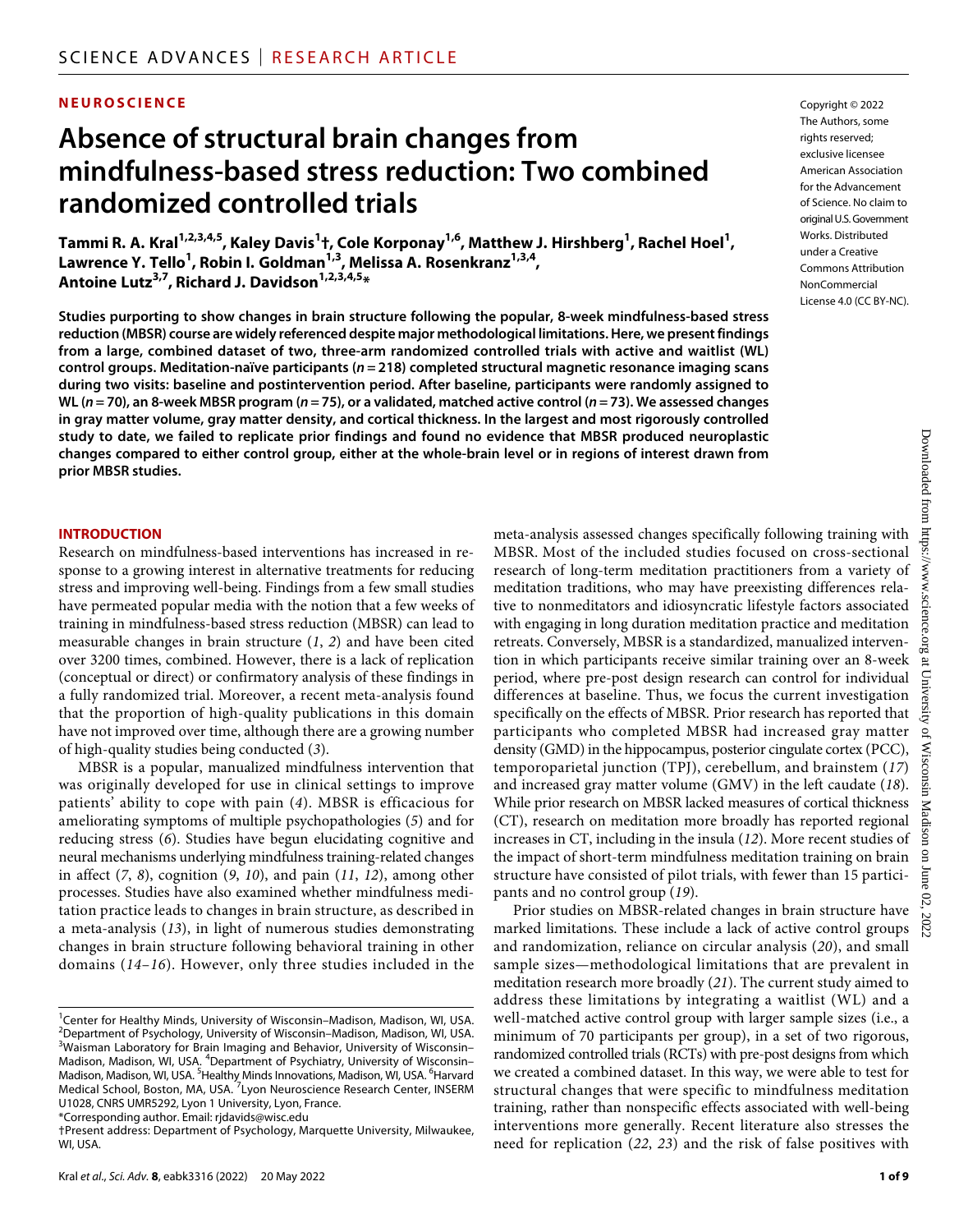underpowered studies (*24*). The current study used data that were pooled from two trials, rather than a strict replication of past work, and thus provides a conceptual replication to test the veracity of prior claims of the generalizability of structural brain changes with MBSR training. An exact replication would require the use of older, outmoded analysis pipelines and different recruiting procedures. We elected to conduct a conceptual replication that incorporated the most rigorous current design features and analytic methods.

Prior research used varied measures to gauge structural neuroplasticity, including GMV, GMD, and/or CT. GMV provides a measure of the size of a region of interest (ROI) in cubic millimeters, whereas GMD indicates the concentration of gray matter within an ROI (or within each voxel). CT indicates the thickness of the cortical sheet between the white matter and pial surfaces and thus is not available for subcortical regions. All three measures can be estimated with voxel-based morphometry (VBM). Surface-based analysis can also be used to calculate GMV and CT using information derived from geometric models of the cortical surface. Growth in any of these measures putatively reflects the same underlying processes, including synaptogenesis and gliogenesis (*25*). However, some prior research has found that surface-based analysis was most effective (e.g., with higher sensitivity and lower variability) for subcortical volume estimation (i.e., in measurement of error-prone regions) (*26*) and provided the best estimates for change over time in longitudinal models (*27*). Therefore, we used a surface-based analysis pipeline for the present study, although we subsequently reprocessed the data using VBM methods as well, for sensitivity analysis (see the Supplementary Materials).

Changes in brain structure in association with mindfulness meditation training would provide evidence of structural neuroplasticity and may elucidate potential mechanisms underlying benefits of mindfulness meditation. In prior work, hippocampus and insula were selected as ROIs a priori, because of their role in emotion control and awareness (respectively), their activation during meditative states, and prior associations with long-term meditation training and increased GMV in these regions (*13*). The insula, amygdala, and anterior cingulate contribute to the salience network, which is associated with emotional reactivity and subjective awareness processes that are hypothesized to change with mindfulness training (*28*, *29*). PCC and TPJ are major nodes within the default mode network, which is implicated in self-referential thought and mind-wandering (*30*, *31*), that have been shown to change with mindfulness training (*32*). Given the evidence for mindfulnessrelated changes in function and psychological processes associated with these brain regions (*33*–*35*), structural changes in gray matter might also be expected. Prior research provides evidence for mindfulness-related changes in brain structure in the default mode and salience networks, among other regions (*13*, *17*, *18*).

We attempted to conceptually replicate prior findings of increased GMD following MBSR in the hippocampus, PCC, TPJ, cerebellum, and brainstem and increased GMV in the caudate, as a subcomponent of a larger study that aimed to examine the impact of MBSR on sleep, cognition, emotion, and well-being. Because the current study included much broader aims than a straightforward replication, we used a more modern and sensitive processing and analysis strategy compared to the prior studies. In addition, we included results for alternative pipelines that were more consistent with prior work as sensitivity analysis (i.e., using VBM in addition to

surface-based analysis). In addition to the aforementioned regions, we also assessed structural changes in the amygdala and insula, as these regions are involved in affective processing that may change with mindfulness training (*7*, *8*). While prior research did not find associations between structural changes and amount of MBSR practice time, we tested for such associations, given the broader range of MBSR practice time in the current study relative to prior work (*17*). We hypothesized that MBSR practice time would be associated with increased GMV, GMD, and CT in all ROIs except amygdala, where we expected an inverse relationship between size and practice time, given the inverse relationship between MBSR-related reductions in amygdala GMD and stress in prior research (*36*). Thus, the current research sought to conceptually replicate and extend the literature on structural neuroplasticity associated with short-term mindfulness meditation practice in MBSR.

#### **RESULTS**

All results (from both whole-brain and ROI analysis) are consistent regardless of the inclusion or exclusion of participants who attended less than six MBSR classes (*n* = 2) or participants who practiced for less than 2 hours outside of class (*n* = 6), including when we add an additional covariate to control for the time between scans. We also confirmed that there were no significant differences between groups at baseline.

#### **Whole-brain analysis**

There were no significant group differences for change in brain structure (GMV, GMD, or CT) for MBSR compared to the Health Enhancement Program (HEP) active control group, or the WL control group, in the whole-brain analysis (including when controlling for the timing between scans). This is consistent with a prior wholebrain analysis of GMV conducted with sample one (*37*). Significant within-group increases in CT were present for MBSR in the left lingual gyrus, for HEP in the left rostral middle frontal gyrus, and for WL in the bilateral precuneus and the right superior parietal cortex. The WL group also had a significant increase in the left rostral middle frontal gyrus volume. See table S1 for detailed cluster information. There were no significant interactions between MBSR and HEP practice time and change in GMV in the whole-brain analysis. Unthresholded statistical maps are available at NeuroVault [\(https://neurovault.org/collections/7634/\)](https://neurovault.org/collections/7634/) (*38*).

#### **ROI analysis**

There were no significant group differences for change in brain structure for MBSR compared to HEP or WL for any of the ROIs  $(P > 0.10)$  (including when controlling for the timing between scans). The nonsignificant result for right amygdala is depicted in Fig. 1A. See table S2 for results of statistical tests of change in GMV for all ROIs. Results are consistent regardless of the inclusion or exclusion of influential outliers. Nonsignificant results of sensitivity analysis using multiple imputation to account for missing data, as well as analysis of GMD from SPM12 and GMV from SPM-CAT12, are presented in tables S4 to S9. We also completed a small volume– corrected, voxel/vertex-wise analysis of the four anatomically defined ROIs (insula, hippocampus, amygdala, and caudate), as in prior work (*17*), and found no significant group differences for change in GMV. Last, there were no significant within-group changes in brain structure across time  $(P > 0.05)$ .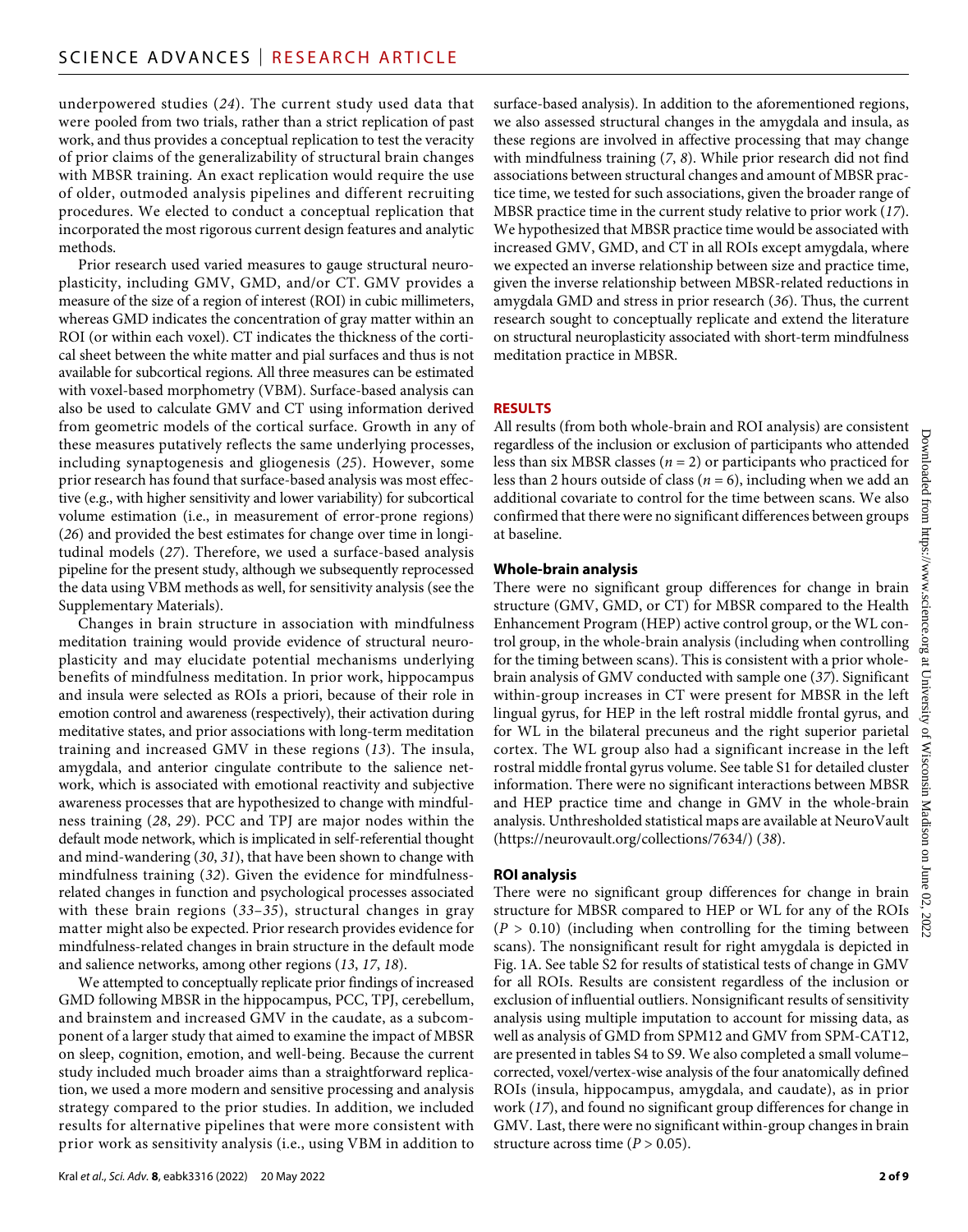



**Fig. 1. Change in right amygdala GMV and MBSR practice time.** (**A**) There were no significant differences between groups in change in right amygdala GMV from baseline (T1) to postintervention period (T2). (**B**) MBSR practice time was associated with reduced right amygdala GMV significantly more than practice in the HEP active control. (**C**) FreeSurfer anatomical label from aseg for right amygdala (in green). Error envelopes represent 1 SE above and below the point estimates of the means, the dependent variables are adjusted for covariates (i.e., age, gender, sample, and total brain GMV), and adjusted data points are overlaid.

#### **MBSR practice time**

MBSR participants practiced at home an average of 32 hours (SD, 20 hours; range, 2 to 85 hours), and HEP participants practiced at home an average of 56 hours (SD, 33 hours; range, 7 to 255 hours). MBSR participants attended 8.14 of 9 possible classes, on average (range, 4 to 9 classes), and HEP participants attended 8.44 of 9 possible classes, on average (range, 2 to 9 classes). Significant effects of MBSR practice time were limited to the amygdala, and relationships with the other eight ROIs were nonsignificant ( $P > 0.05$ ). MBSR practice time was associated with reduction in right amygdala volume significantly more than HEP practice  $[t(128) = -3.30,$  $P = 0.001$ ,  $P^* = 0.01$ ,  $P\eta^2 = 0.08$ ; Fig. 1B]. See table S3 for results of all statistical tests examining the impact of practice time on change in GMV. However, the group by practice time interaction was trend level or nonsignificant in the sensitivity analyses (see tables S5, S7, and S9).

#### **Mindfulness**

We examined self-reported mindfulness based on the Five Facet Mindfulness Questionnaire (FFMQ) to gauge the effectiveness of the MBSR intervention. A prior study reported on the results for sample one, whereby MBSR was associated with increased mindfulness (*P* < 0.05, within-group) that marginally differed from WL (*P* = 0.09) but did not differ from HEP ( $P = 0.33$ ) (39). When collapsing across both studies, results were consistent with the prior report, whereby MBSR differed significantly from WL  $[t(208) = -2.70, P = 0.01]$ , but not from HEP  $[t(208) = -1.01, P = 0.31, P\eta^2 = 0.05]$ . Across both samples, mindfulness increased following MBSR [*t*(70) = 3.86,  $P < 0.001$ ,  $P \eta^2 = 0.18$  and HEP  $[t(65) = 3.39, P = 0.001, P \eta^2 = 0.15]$ .

#### **DISCUSSION**

The current study sought to conceptually replicate and extend the significance of prior work demonstrating increased GMD following mindfulness meditation training in the hippocampus, posterior cingulate, cerebellum, brainstem, and TPJ (*17*) and increased GMV in the caudate (*18*). We combined two datasets to yield sample sizes of 70 or more participants per group. Both datasets were collected with the same rigorous methods and three-arm RCT design, using MBSR, a well-matched active control (HEP), and a WL control. We expected to find increased GMD following short-term MBSR training in the hippocampus, caudate, TPJ, and PCC and reduced volume for the amygdala, in line with prior work. We also hypothesized that these effects would be larger for participants who spent more time practicing mindfulness meditation. We failed to find any group differences in GMV, GMD, or CT in support of these hypotheses.

It is unlikely that the failure to detect structural brain changes following MBSR was due to ineffective training. The MBSR intervention was effective regarding expected changes in neural function and connectivity, as well as psychological and cognitive outcomes: MBSR reduced amygdala reactivity and increased amygdala– ventromedial prefrontal cortex functional connectivity to emotional stimuli in sample one (*8*), increased PCC resting functional connectivity with dorsolateral prefrontal cortex in sample two (*35*), and increased self-reported mindfulness [reported in (*39*) for sample one, in addition to the results presented here]. The active control intervention, HEP, also increased self-reported mindfulness, and MBSR participants did not differ significantly from HEP on this measure. The current study lends evidence that MBSR-related improvements in self-reported mindfulness may not be specific to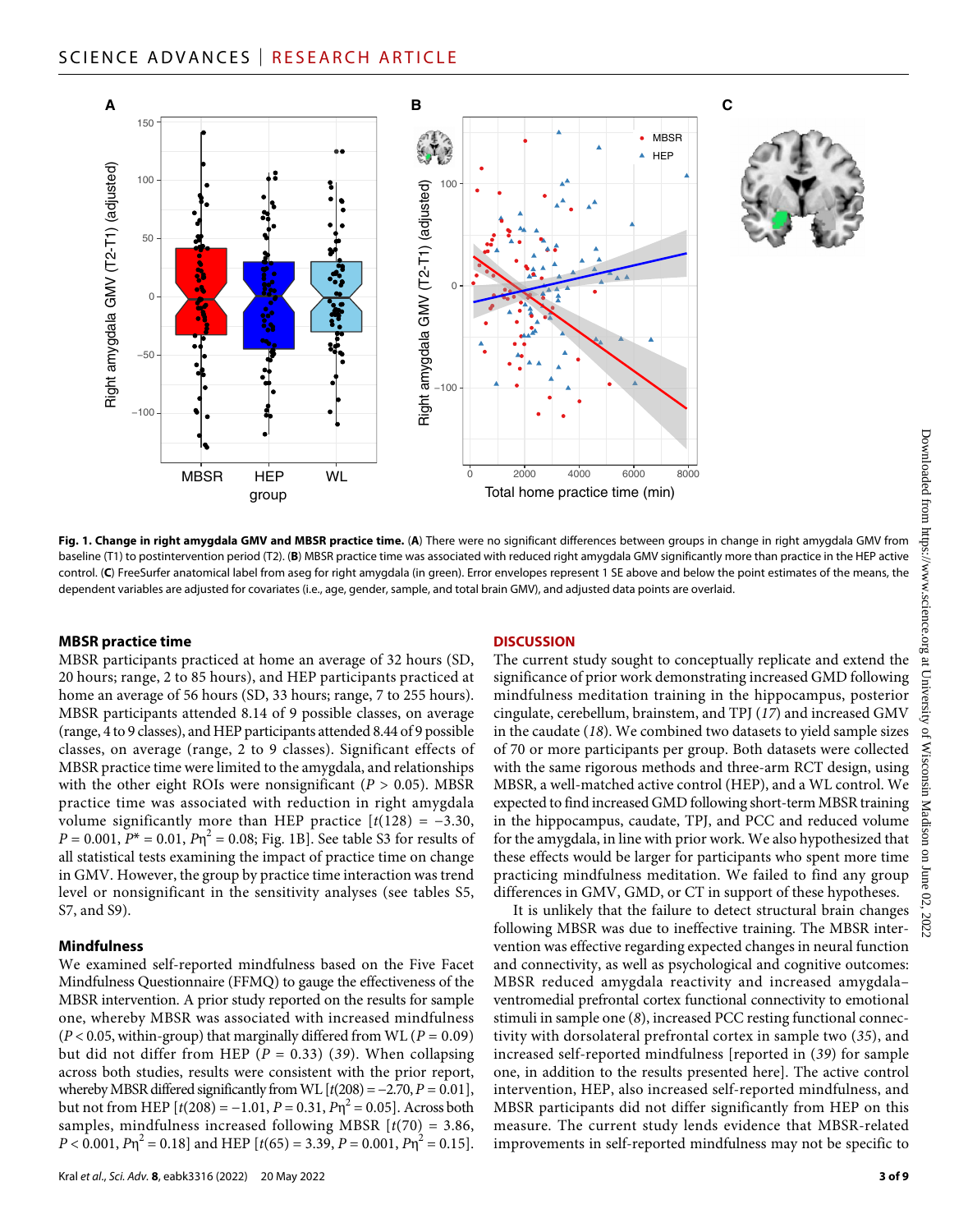mindfulness meditation practice but rather related to other aspects of the course that are common to similar interventions [e.g., benefits from learning well-being skills from experts in HEP; for an in-depth discussion, see (*40*)]. Participants in the current study were at least as engaged with the MBSR coursework as in the prior research, if not more engaged, based on the time they reported practicing meditation at home (which ranged from 2 to 85 hours with a mean of 32 hours in the current study, compared to a range of 7 to 42 hours and a mean of 23 hours in prior work) (*36*).

Despite the lack of group differences in change in regional brain structure, we observed a significant interaction of group (MBSR versus HEP) and practice time on change in right amygdala GMV. The more time participants spent practicing MBSR outside of class, the larger their reduction in right amygdala volume following the intervention compared to practice with HEP, the active control intervention. On average, participants with less than 27 hours of total MBSR practice time had no change in amygdala volume, and the lower bound of the confidence interval at this point was 20 hours of total MBSR practice time (or an average of about 22 min/day). Therefore, practicing mindfulness meditation for less than 22 min/day for a few months is unlikely to lead to structural change in the amygdala. In addition, changes in the early stages of mindfulness meditation training, such as during MBSR training in previously untrained individuals, may be different from the changes in later stages or for longer interventions. Along these lines, a recent, well-powered study assessing meditation training similar to mindfulness meditation, but with a 50% longer duration than MBSR, found significant increases in CT relative to two active control interventions in prefrontal cortex extending to anterior cingulate and in bilateral occipital cortex extending to inferior temporal cortex (*41*). While the current study

thus provides initial evidence that MBSR-related reductions in amygdala volume may depend on the degree of engagement with practice, the effect was small and failed to survive the sensitivity analyses. Thus, it should be interpreted with caution and warrants attempts to replicate in future work.

The results of the current study failed to support the hypothesis that short-term training in mindfulness meditation is associated with significant group differences in change in regional brain structure compared to a well-matched active control intervention or a WL control group in an adequately powered, rigorous RCT design. Despite previous research suggesting that short-term mindfulness meditation training affects the structure of the brain, results of the present study failed to detect these group differences. While this highlights the importance of conceptual replications, it also raises new questions and highlights limitations of conceptual replications relative to direct replications. There were important differences between the current study and prior work, including the populations from which participants were drawn and differences in the study design and methods. Prior work recruited participants who elected to participate in an MBSR course (*17*, *18*) and were thus not randomly assigned, while the current study used a rigorous RCT design. The participants in prior studies may have had more "room for improvement," because they sought out a course for stress reduction, with some samples recruited specifically on the basis of the presence of high stress in participants the month before study participation (*17*). In contrast, the current set of RCTs used a relatively long list of inclusion/exclusion criteria, including exclusion for use of psychotropic medication or psychiatric diagnosis in the past year, resulting in unusually healthy samples with, e.g., very low levels (or absence) of baseline anxiety and negative affect. While the RCT design used

|           |                                      |               | <b>Dataset 1</b>      |                      | Dataset 2     |                |                      |  |  |
|-----------|--------------------------------------|---------------|-----------------------|----------------------|---------------|----------------|----------------------|--|--|
|           |                                      | MBSR $(n=35)$ | <b>HEP</b> $(n = 36)$ | <b>WL</b> $(n = 35)$ | MBSR $(n=40)$ | HEP $(n = 37)$ | <b>WL</b> $(n = 35)$ |  |  |
| Age       | Mean                                 | 50.2          | 47.9                  | 48.4                 | 44.8          | 44.2           | 45.2                 |  |  |
|           | -SD                                  | 9.4           | 12.5                  | 10.5                 | 13.3          | 12.8           | 12.5                 |  |  |
|           | Minimum                              | 26            | 26                    | 26                   | 25            | 25             | 25                   |  |  |
|           | Maximum                              | 65            | 66                    | 65                   | 64            | 65             | 65                   |  |  |
| Sex       | Female                               | 23            | 20                    | 23                   | 20            | 23             | 23                   |  |  |
|           | Male                                 | 12            | 16                    | 12                   | 20            | 14             | 12                   |  |  |
| Race      | American Indian/<br>Alaska Native    |               |                       | n                    |               |                |                      |  |  |
|           | Asian                                |               |                       |                      |               |                |                      |  |  |
|           | <b>Black/African American</b>        | $\Omega$      |                       | n                    | n             |                |                      |  |  |
|           | Native Hawaiian/<br>Pacific Islander | U             |                       | O                    | <sup>0</sup>  | n              |                      |  |  |
|           | Multiracial                          |               |                       |                      |               |                |                      |  |  |
|           | White                                | 32            | 34                    | 32                   | 30            | 31             | 24                   |  |  |
|           | Declined response                    | $\Omega$      | $\Omega$              | $\mathcal{P}$        | $\mathcal{P}$ |                | $\Omega$             |  |  |
| Ethnicity | Hispanic                             |               |                       |                      |               |                |                      |  |  |
|           | Not Hispanic                         | 34            | 35                    | 29                   | 37            | 33             | 34                   |  |  |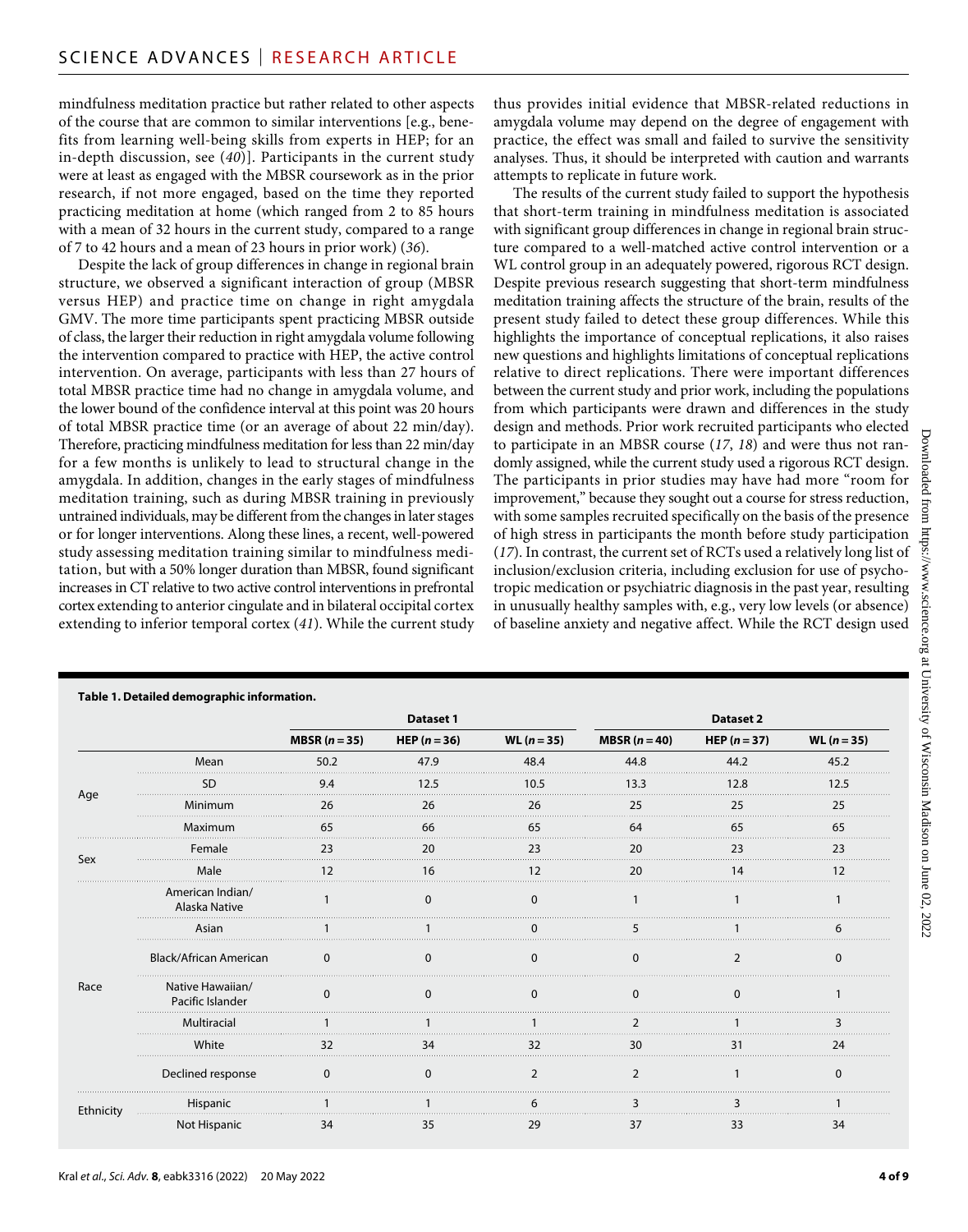

**Fig. 2. Masks defined from prior research.** ROIs for posterior cingulate (yellow), left TPJ junction (dark blue), cerebellum (green), and cerebellum/brainstem (teal) were defined on the basis of a thresholded statistical map provided by Hölzel *et al*. (*17*) in which increased GMV was previously reported following MBSR. White matter was masked from the cortical ROIs for each participant before extraction of GMV. R, right; A, anterior; P, posterior; S, superior.

here provides the most rigorous experimental control, this increased rigor likely comes at the expense of ecological validity—the simple act of choosing to enroll in MBSR may be associated with increased benefit.

It is notable that the current study also had sample sizes over three times that of prior work (e.g., *n* = 75 MBSR participants in our final sample compared to  $n = 20$  or less participants per group in prior work) (*17*, *18*). Given the low sample sizes of prior work and the larger samples and lack of replication in the current study, there is a possibility that prior results suffered from inflated effect sizes and low positive predictive value (*24*). For example, we found medium effect sizes (ranging from Cohen's  $d = 0.39$  to  $d = 0.43$ ) for the significant group differences between MBSR and WL in self-reported mindfulness (from pre- to postintervention), whereas the prior research found large effect sizes (ranging from Cohen's  $d = 0.77$  to  $d = 1.48$ ) (17, 18). Moreover, the very small magnitude of standard effect size estimates for the nonsignificant group differences in change in regional GMV in the current study can be interpreted as "no effect" (e.g., partial  $\eta^2 = 0.01$  for the difference between MBSR and HEP for change in the left hippocampus GMV). These null effects, in conjunction with our large sample size and rigorous matched comparison condition, allow us to conclude that MBSR does not differentially affect brain structure.

Various forms of psychopathology have been associated with alterations in brain structure (*42*). In addition, exposure to trauma has also been associated with structural alterations in the brain (*43*). It is this body of work that initially led investigators including ourselves to hypothesize that MBSR, an intervention that has been

found to elevate well-being, may also alter the structure of the brain in a direction opposite to that found in psychopathology and trauma.

Alterations in brain structure are present after other types of training, including aerobic exercise and balance training (*14*, *15*). The latter study entailed a 12-week intervention, along a similar time scale as the current study. These forms of training involved specific, repetitive actions within a physical domain. Conversely, MBSR training spans varied meditative and educational practices across multiple psychological domains (e.g., attention, compassion, and emotion). MBSR also requires higher-order cognitive skills that engage a complex, distributed network of brain regions relative to work in other domains. If MBSR induced structural neuroplasticity, then it would likely occur in a similarly distributed pattern and with potentially higher interindividual spatial variability relative to training that involves a more localized brain region (e.g., balance training and vestibular cortex) (*15*). Detecting MBSR-induced changes in brain structure may thus be difficult. Moreover, variation in the location of brain activation with MBSR practice may preclude the repetitive, localized activation theorized to underlie training-induced structural neuroplasticity (*16*). MBSR is similar to other types of meditation training in that practitioners are often taught a range of different methods, each addressing somewhat different aspects of well-being. While such training may be optimally effective in producing psychological change, because of its multifaceted nature, it is unlikely to induce discrete focal changes in brain structure. It may be that only with much longer duration of training and/or training explicitly focused on a single form of practice, that structural alterations will be identified.

As more research is conducted on this topic, the importance of reporting results of conceptual and direct replication attempts should be emphasized considering known publication bias for positive findings (*44*). Likewise, it is important for future research to examine individual differences in engagement and efficacy of MBSR, as well as the optimum length and duration of daily practice for a mindfulness meditation intervention to confer benefits. The lack of significant group differences between MBSR and control groups in the current study suggests that interventions lasting longer than the standard 8-week MBSR course and/or singularly focused on one specific meditation practice might be required to produce changes in brain structure.

#### **MATERIALS AND METHODS**

#### **Experimental design**

The present study was registered with [ClinicalTrials.gov](http://ClinicalTrials.gov) and combined data across two clinical trials (NCT01057368 and NCT02157766), which started approximately 5 years apart. Baseline data collection (T1) for sample 1 occurred between February 2010 and May 2011, and data collection following the intervention period (T2) occurred between June 2010 and October 2011. For sample 2, baseline data (T1) collection occurred between November 2014 and March 2017, and data collection following the intervention period (T2) occurred between March 2015 and July 2017. While the average time between scans (T1 to T2) ranged from 62 to 238 days (mean, 120.6 days; SD, 28.0 days), most of this time gap was due to a lag between the T1 scan and the start of the intervention period. We prioritized scanning participants as close to the end of the intervention as possible for T2, to capture potential intervention-related changes. Thus, the average time between the last day of the intervention and the T2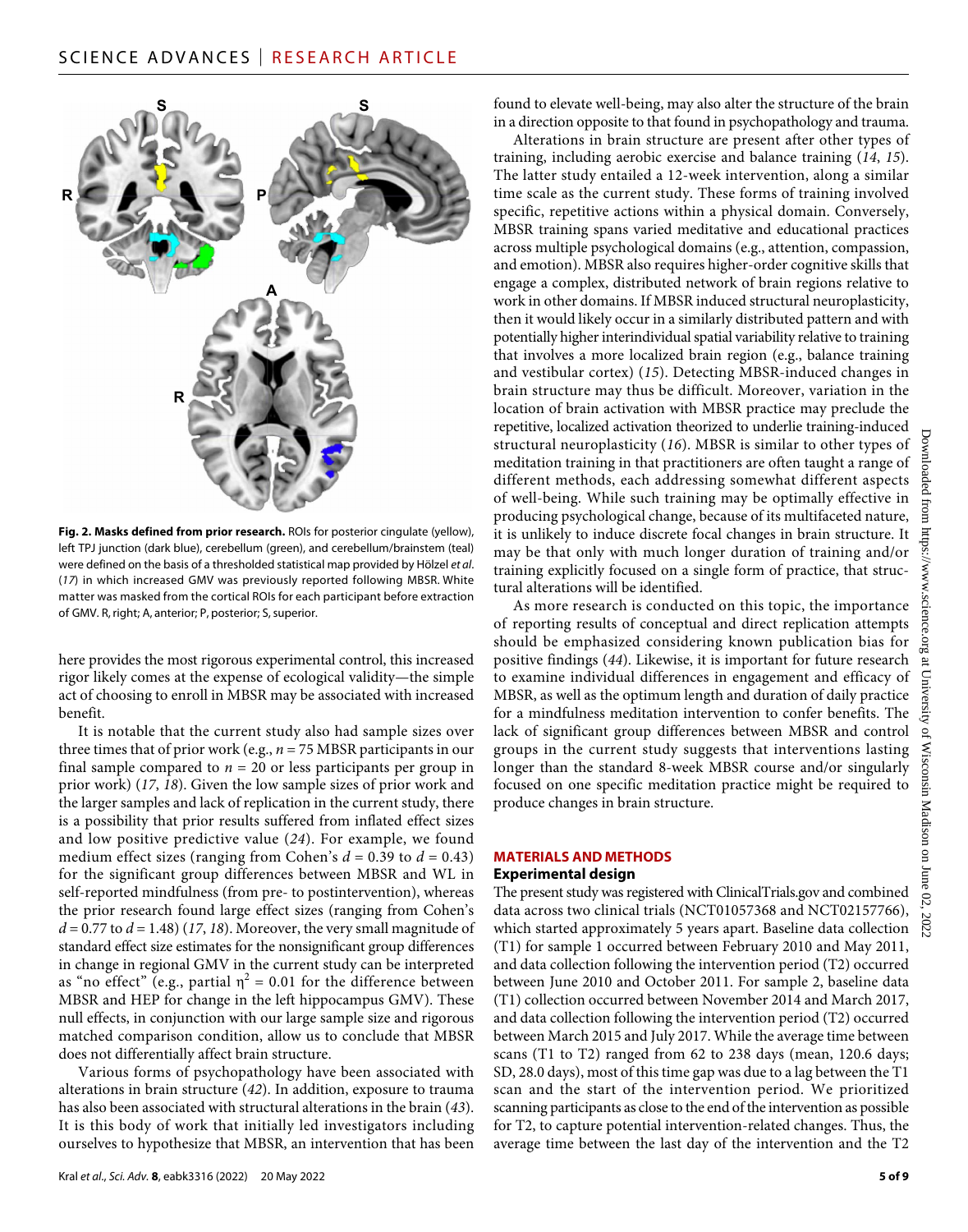| <b>Measure</b>    | Left amygdala GMV (mm <sup>3</sup> )    |           |      |                                          | Right amygdala GMV (mm <sup>3</sup> ) |           |      |                                            | Left TPJ GMV $(mm3)$                        |           |      |           |
|-------------------|-----------------------------------------|-----------|------|------------------------------------------|---------------------------------------|-----------|------|--------------------------------------------|---------------------------------------------|-----------|------|-----------|
| Group             | M                                       | <b>SD</b> | Min  | Max                                      | м                                     | <b>SD</b> | Min  | Max                                        | M                                           | <b>SD</b> | Min  | Max       |
| T1 MBSR           | 1541                                    | 191       | 1113 | 1882                                     | 1846                                  | 234       | 1272 | 2631                                       | 1916                                        | 196       | 1452 | 2438      |
| T1 HEP            | 1594                                    | 215       | 1134 | 2277                                     | 1873                                  | 226       | 1427 | 2511                                       | 1914                                        | 219       | 1479 | 2572      |
| T1 WL             | 1565                                    | 216       | 1107 | 2101                                     | 1839                                  | 240       | 1237 | 2578                                       | 1928                                        | 194       | 1375 | 2390      |
| T2 MBSR           | 1549                                    | 202       | 1103 | 1987                                     | 1843                                  | 239       | 1299 | 2577                                       | 1910                                        | 216       | 1420 | 2384<br>. |
| T2 HEP            | 1591                                    | 222       | 1179 | 2430                                     | 1876                                  | 227       | 1437 | 2492                                       | 1899                                        | 186       | 1550 | 2319      |
| T2 WL             | 1565                                    | 217       | 1059 | 2087                                     | 1847                                  | 221       | 1402 | 2439                                       | 1922                                        | 190       | 1430 | 2396      |
| Measure           | Left hippocampus GMV (mm <sup>3</sup> ) |           |      | Right hippocampus GMV (mm <sup>3</sup> ) |                                       |           |      | Posterior cingulate GMV (mm <sup>3</sup> ) |                                             |           |      |           |
| Group             | M                                       | <b>SD</b> | Min  | Max                                      | M                                     | <b>SD</b> | Min  | Max                                        | M                                           | SD        | Min  | Max       |
| t1 Mbsr           | 4212                                    | 465       | 3131 | 5162                                     | 4294                                  | 418       | 3283 | 5225                                       | 2604                                        | 291       | 1993 | 3373      |
| t1 hep            | 4284                                    | 433       | 3574 | 5367                                     | 4340                                  | 447       | 3546 | 5720                                       | 2628                                        | 332       | 1984 | 3661      |
| T1 WL             | 4233                                    | 436       | 3320 | 5431                                     | 4282                                  | 420       | 3261 | 5407                                       | 2663                                        | 305       | 1819 | 3408      |
| T2 MBSR           | 4190                                    | 484       | 3006 | 5190                                     | 4270                                  | 427       | 3288 | 5172                                       | 2591                                        | 302       | 1860 | 3327      |
| T2 HEP            | 4273                                    | 439       | 3600 | 5440                                     | 4338                                  | 457       | 3470 | 5717                                       | 2579                                        | 301       | 1985 | 3305      |
| T2 WL             | 4218                                    | 429       | 3234 | 5614                                     | 4263                                  | 418       | 3255 | 5491                                       | 2640                                        | 302       | 1843 | 3368      |
| Measure           | Left caudate GMV (mm <sup>3</sup> )     |           |      |                                          | Right caudate GMV (mm <sup>3</sup> )  |           |      |                                            | Cerebellum GMV (mm²)                        |           |      |           |
| Group             | M                                       | <b>SD</b> | Min  | Max                                      | M                                     | <b>SD</b> | Min  | Max                                        | M                                           | <b>SD</b> | Min  | Max       |
| T1 MBSR           | 3561                                    | 483       | 3472 | 5275                                     | 3728                                  | 518       | 2563 | 5373                                       | 2225                                        | 225       | 1730 | 2704      |
| T1 HEP            | 3572                                    | 479       | 2516 | 4794                                     | 3731                                  | 502       | 2905 | 5043                                       | 2220                                        | 245       | 1701 | 2966      |
| T1 WL             | 3596                                    | 434       | 2731 | 4561                                     | 3741                                  | 428       | 2758 | 4897                                       | 2230                                        | 221       | 1676 | 2762<br>. |
| T2 MBSR           | 3560                                    | 490       | 2516 | 5242                                     | 3734                                  | 521       | 2518 | 5416                                       | 2233                                        | 223       | 1750 | 2747      |
| T2 HEP            | 3554                                    | 490       | 2512 | 4864                                     | 3730                                  | 505       | 2912 | 5155                                       | 2231                                        | 245       | 1737 | 2950      |
| T <sub>2</sub> WL | 3594                                    | 435       | 2718 | 4601                                     | 3758                                  | 433       | 2734 | 4886                                       | 2239                                        | 218       | 1666 | 2825      |
| Measure           | .eft insula GMV (mm²)                   |           |      |                                          | Right insula GMV (mm <sup>3</sup> )   |           |      |                                            | Cerebellum/brainstem GMV (mm <sup>3</sup> ) |           |      |           |
| Group             | M                                       | <b>SD</b> | Min  | Max                                      | м                                     | <b>SD</b> | Min  | Max                                        | м                                           | <b>SD</b> | Min  | Max       |
| T1 MBSR           | 7074                                    | 783       | 5335 | 8542                                     | 6997                                  | 750       | 5191 | 8512                                       | 3375                                        | 348       | 2607 | 4056      |
| t1 hep            | 7189                                    | 816       | 5959 | 9221                                     | 7012                                  | 842       | 5656 | 10023                                      | 3374                                        | 374       | 2620 | 4482      |
| T1 WL             | 7017                                    | 744       | 5509 | 8834                                     | 6962                                  | 854       | 5390 | 9269                                       | 3387                                        | 341       | 2567 | 4177      |
| T2 MBSR           | 7103                                    | 823       | 5290 | 8856                                     | 6998                                  | 749       | 5140 | 8598                                       | 3382                                        | 341       | 2621 | 4056      |
| T2 HEP            | 7199                                    | 834       | 5801 | 9348                                     | 7066                                  | 880       | 5795 | 10565                                      | 3377                                        | 373       | 2633 | 4499      |
| T2 WL             | 7024                                    | 756       | 5515 | 8943                                     | 6933                                  | 847       | 5349 | 9170                                       | 3401                                        | 328       | 2548 | 4185      |

**Table 2. Descriptive statistics.** Mean (M), SD, minimum (Min), and maximum (Max) for all measures. LTM, long-term meditators.

scan was 19.4 days for MBSR participants (SD, 11.7 days; range, 1 to 46 days) and 15.6 days for controls (SD, 13.4 days; range, 0 to 93 days). Results are consistent with those reported when a covariate is included to control for the time between scans. The experimental design was comparable across both datasets (see figs. S1 and S2 for the CONSORT diagrams from each trial). Both clinical trials ended upon completion.

#### **Participants**

Data were combined for meditation-naïve participants (MNPs) from sample 1 ( $n = 124$ ; average age,  $48.1 \pm 10.7$  years; 79 female) and sample 2 ( $n = 139$ ; average age,  $44.1 \pm 12.7$  years; 82 female). Sample size for each dataset was determined with a power analysis. We recruited healthy human participants within the Madison, WI, community using flyers, online advertisements, and advertisements in local media for a study of "health and well-being" or the "benefits

of health wellness classes." Participants were included if they were adults between 18 and 65 years old with no prior training or formal practice in meditation or mind-body techniques (e.g., Tai chi) or expertise in physical activity, music, or nutrition. Participants were excluded from enrollment if they had used psychotropic or nervous system altering medication, a current diagnosis of sleep disorder, a psychiatric diagnosis in the past year, any history of bipolar or schizophrenic disorders, history of brain damage or seizures, or a medical condition that would affect the participants ability to safely participate in study procedures. There were no differences in socioeconomic status between MBSR and either control group based on the Hollingshead index  $(P > 0.10)$  (45).

Following baseline data collection, participants were randomized to one of three groups using a stratified block assignment procedure to ensure age- and gender-balanced groups: MBSR (*n* = 90; average age, 46.6 ± 11.8 years; 53 female), WL (*n* = 84; average age, 46.0 ± 11.7 years;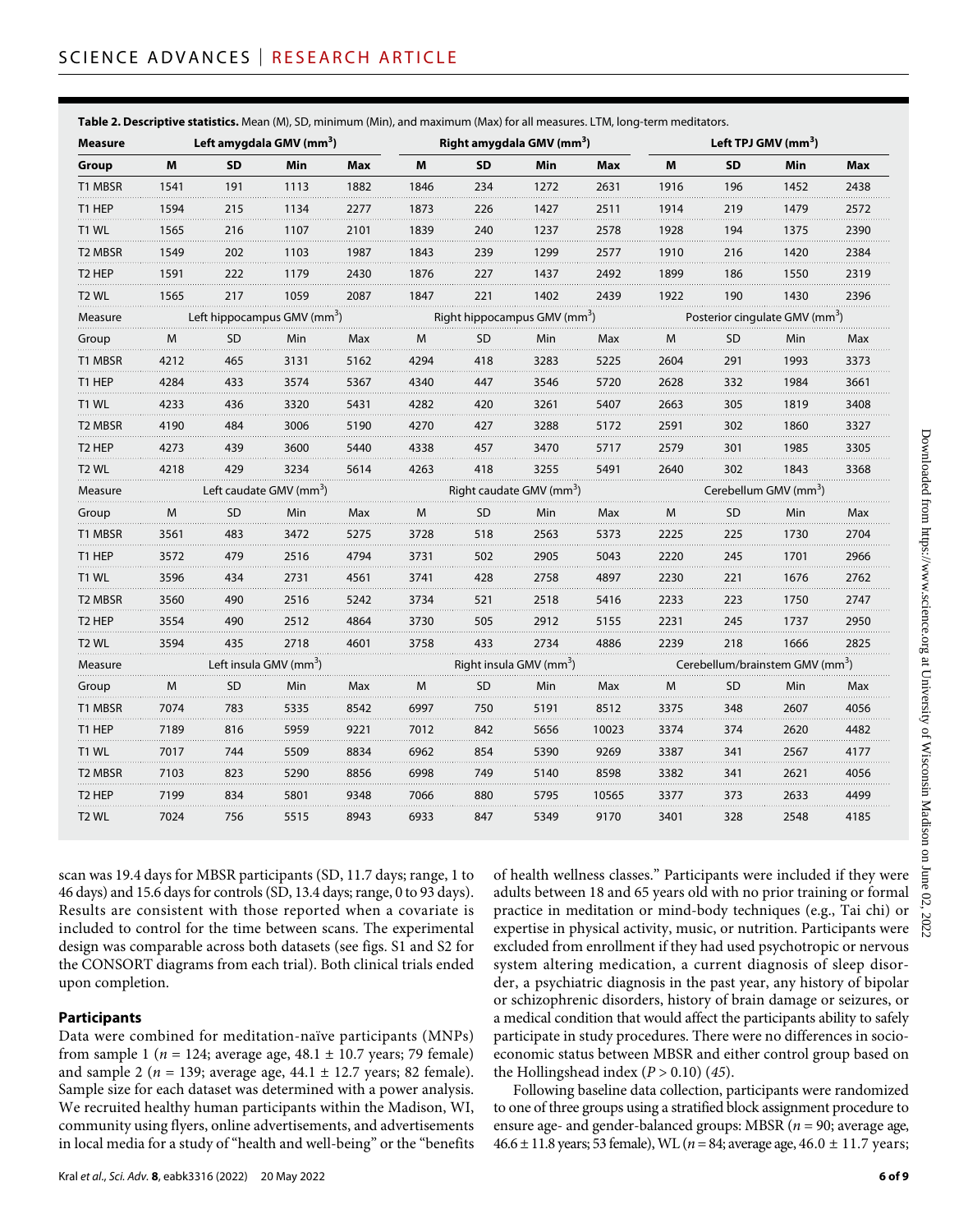53 female), or the HEP active control intervention ( $n = 90$ ; average age,  $45.4 \pm 12.5$  years; 55 female), which has been validated in a separate study in which the intervention procedures are described in further detail (*46*). (See Table 1 for detailed demographic information for each group.) All study staff, except the participant coordinator and project manager (and their undergraduate assistants), were blind to group assignment. Blinded group indicators were used, and only the participant coordinator had access to the key.

Six participants were excluded because of brain abnormalities, and two participants were missing structural data because of technical difficulties, resulting in 256 participants (average age,  $45.7 \pm 12.0$  years; 156 female) with baseline (T1) structural magnetic resonance imaging (MRI) data. Eighteen participants withdrew before T2 data collection (eight MBSR, one HEP, and nine WL), 13 participants were excluded because they failed to attend a minimum of two classes for the assigned intervention (nine HEP and four MBSR), and 7 participants were missing T2 structural MRI data because of technical difficulties, resulting in 75 MBSR (average age, 47.3 ± 11.9 years; 43 female), 73 HEP (average age, 46.0 ± 12.7 years; 43 female), and 70 WL (average age,  $46.8 \pm 11.6$  years; 46 female) participants with T2 structural MRI data.

The MBSR courses were delivered by experienced and certified MBSR instructors and consisted of practices and teachings aimed at increasing mindfulness, including yoga, meditation, and body awareness. The HEP course served as an active control, which was matched to MBSR and consisted of exercise, music therapy, and nutrition education and practices. The intervention and randomization procedures were identical to those detailed by MacCoon *et al.* (*46*). MBSR and HEP participants recorded logs of the minutes they spent each day on the respective practices at home (i.e., outside of class), which were summed to calculate a variable for total minutes of practice for each participant (except those in the WL group). Classes for both interventions (MBSR and HEP) were taught through the Integrative Health program at the University of Wisconsin School of Medicine and Public Health in Madison, WI.

#### **Data collection**

Participants completed a baseline data collection visit before randomization and a second visit following the 8-week intervention period. Both visits took place at the Waisman Laboratory for Brain Imaging and Behavior at the University of Wisconsin–Madison. The second sample of MNP also completed a third, long-term follow-up session approximately 6 months after the second visit that was not included in the current analysis. At each visit, participants attended a 24-hour laboratory session that included an MRI scan and the FFMQ (*47*), among other measures as part of a larger multisession, multiproject study. We examined the FFMQ to gauge the efficacy of MBSR for improving mindfulness, given its use in the prior studies that we attempt to replicate here (*17*) and despite its apparent limitations (*21*, *39*, *47*). Experimenters were blind to the group assignment during data collection. University of Wisconsin– Madison's Health Sciences Institutional Review Board approved the study (protocol numbers H-2009-0017 and 2014-0116), and all participants provided consent and were given monetary compensation for their participation.

#### **Image acquisition**

Anatomical images for sample one were acquired on a GE X750-3.0 Tesla MRI scanner device with an eight-channel head coil and consisted of a high-resolution three-dimensional T1-weighted inversion recovery fast gradient echo image (inversion time, 450 ms; in-plane resolution, 256 by 256; field of view, 256 mm; axial slices, 124 mm by 1.0 mm). Anatomical images for sample two were acquired on the same scanner using a 32-channel head coil with the same scan sequence, except with axial slices of 192 mm by 1.0 mm.

#### **Image processing**

Image processing was conducted in FreeSurfer using the automated longitudinal pipeline (stable release version 6.0), which included skull stripping, registration, intensity normalization, Talairach transformation, tissue segmentation, and surface tessellation (*48*, *49*). Hand edits were conducted to correct errors in the automated processing, primarily to the base, and, if needed, to the subsequently generated longitudinal images. Manual edits in the base included editing the Talairach registration, wm.mgz, and brainmask.mgz volumes. Edits to the Talairach registration occurred when the initial registration was a poor fit to the participant brain. In both the base and longitudinal phases, control points were added to correct intensity normalization errors and white matter omissions. In addition, if the white and pial surfaces did not follow white and gray matter boundaries, then voxel edits were made on the wm.mgz and brainmask.mgz volumes, respectively. Images were resampled to fsaverage space using the FreeSurfer program mris\_preproc, and difference maps were generated for each participant (T2-T1) using the "paired-diff" option. The resulting difference maps were then smoothed to 8-mm full width at half maximum with mri\_surf2surf and used as inputs for subsequent group analysis.

FreeSurfer's automated brain segmentation tool (aseg) was used to extract measures of GMV from subcortical regions (see Fig. 1C for depiction of the right amygdala ROI), and the Desikan-Killiany atlas was used to extract GMV for the insula (*50*). A mask of clusters with significant change in MBSR participants was provided by Hölzel *et al*. (*17*), which was registered to individual participant space using the FreeSurfer command mri\_label2vol using transformation matrices generated for each participant with the FreeSurfer command mni152reg. The resultant TPJ and PCC and two cerebellar masks (depicted in the MNI152 template space in Fig. 2) were then used to extract GMV measures for each participant using the FreeSurfer program mris\_segstats. We masked each of these cortical ROIs to exclude white matter based on each participant white matter segmentation, as generated in the FreeSurfer processing pipeline with the program recon-all. The significance of results does not change using the original ROIs, without additional masking.

We also completed sensitivity analysis with multiple imputation for ROI analyses and with data processed using Statistical Parametric Mapping (SPM) software to verify that the absence of significant results was not due to differences in software or the specific structural measures used (e.g., GMV versus GMD). Details for multiple imputation and SPM pipelines are available in the Supplementary Materials and included both standard SPM12 and SPM12 Computational Anatomy Toolbox (CAT12) longitudinal pipelines, the latter being calibrated to detect smaller changes in brain structure than earlier software. Full results of sensitivity analysis are presented in tables S4 to S9.

#### **Statistical analysis—Voxel-wise**

Whole-brain analysis was performed on GMV and CT difference maps (T2-T1) using the FreeSurfer program mri\_glmfit with a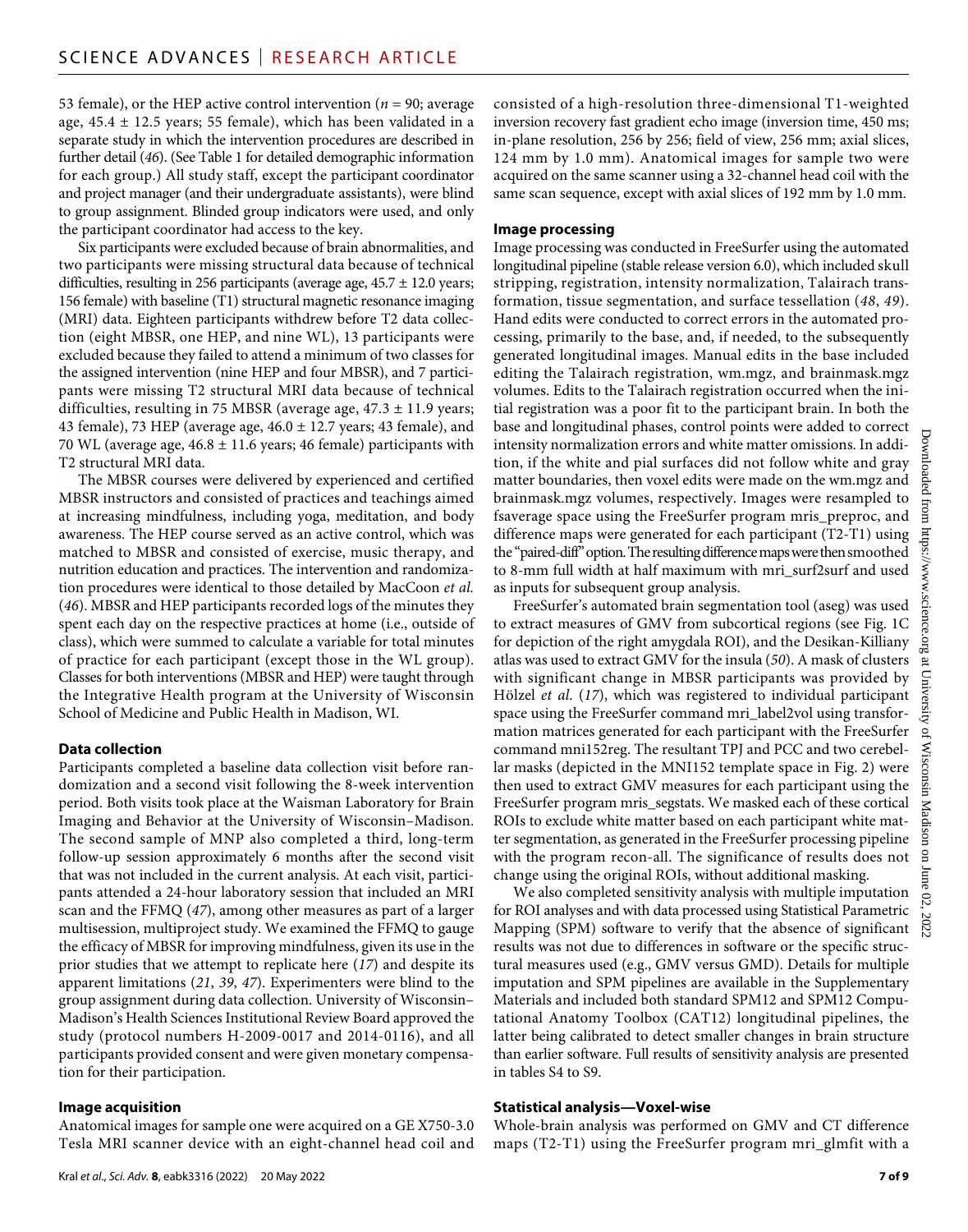single, three-level variable of interest to model group (MBSR, HEP, or WL) with covariates to control for age, gender, total (whole-brain) GMV, and sample. The FreeSurfer program mri\_glmfit-sim was then used to correct for multiple comparisons with *Z* Monte Carlo simulation (voxel/vertex-wise threshold, *P* < 0.001; cluster-forming threshold, *P* < 0.05), including an additional correction to control for comparisons across the two hemispheres (*51*). Analysis of the effect of home practice included an additional regressor with total home practice minutes and modeled a contrast for the interaction of group  $\times$  practice. Small volume–corrected analyses were also conducted for the anatomical ROIs using FreeSurfer for the insula cortical ROI and the Wake Forest University PickAtlas in SPM for subcortical ROIs (amygdala, caudate, and hippocampus) (*52*, *53*).

#### **Statistical analysis—ROI**

All ROI analyses (with the exception of voxel-wise analysis) were performed using the lm function in R statistics software (*54*), and *P* value computation used the modelSummary function of the lmSupport package (*55*). The GMV difference (T2-T1) for each ROI was regressed (separately) on group with covariates to control for participant age, gender, sample (i.e., 1 versus 2), and total whole-brain GMV. Analysis of the impact of home practice time on GMV included the addition of total home practice minutes and its interaction with group. Outliers were identified on the basis of Cook's *D* using a cutoff threshold of 4/(*N* − *P*), where *N* and *P* correspond to the sample size and number of model parameters, respectively, and removed from analysis. The number of outliers per group ranged from two to eight for MBSR, from three to six for HEP, and from one to six for WL. We used a false discovery rate correction to control for multiple comparisons across all 12 ROIs using the p.adjust function. Corrected *P* values are indicated by *P*\* in the Results. A summary of descriptive statistics for average GMV for all ROIs is presented in Table 2, and the results of all statistical tests are presented in tables S2 to S9.

#### **SUPPLEMENTARY MATERIALS**

Supplementary material for this article is available at [https://science.org/doi/10.1126/](https://science.org/doi/10.1126/sciadv.abk3316) [sciadv.abk3316](https://science.org/doi/10.1126/sciadv.abk3316)

[View/request a protocol for this paper from](https://en.bio-protocol.org/cjrap.aspx?eid=10.1126/sciadv.abk3316) *Bio-protocol*.

#### **REFERENCES AND NOTES**

- 1. C. Congleton, B. K. Hölzel, S. W. Lazar, *Mindfulness Can Literally Change Your Brain* (Harvard Business Review, 2015).
- 2. B. Schulte, *Harvard Neuroscientist: Meditation Not Only Reduces Stress, Here's How it Changes Your Brain* (Washington Post, 2015).
- 3. S. B. Goldberg, R. P. Tucker, P. A. Green, R. J. Davidson, B. E. Wampold, D. J. Kearney, T. L. Simpson, Mindfulness-based interventions for psychiatric disorders: A systematic review and meta-analysis. *Clin. Psychol. Rev.* **59**, 52–60 (2018).
- 4. J. Kabat-Zinn, An outpatient program in behavioral medicine for chronic pain patients based on the practice of mindfulness meditation: Theoretical considerations and preliminary results. *Gen. Hosp. Psychiatry* **4**, 33–47 (1982).
- 5. J. Wielgosz, S. B. Goldberg, T. R. A. Kral, J. D. Dunne, R. J. Davidson, Mindfulness meditation and psychopathology. *Annu. Rev. Clin. Psychol.* **15**, 285–316 (2019).
- 6. A. Chiesa, A. Serretti, Mindfulness-based stress reduction forstress management in healthy people: A review and meta-analysis. *J. Altern. Complement. Med.* **15**, 593–600 (2009).
- 7. G. Desbordes, L. T. Negi, T. W. W. Pace, B. A. Wallace, C. L. Raison, E. L. Schwartz, Effects of mindful-attention and compassion meditation training on amygdala response to emotional stimuli in an ordinary, non-meditative state. *Front. Hum. Neurosci.* **6**, 292 (2012).
- 8. T. R. A. Kral, B. S. Schuyler, J. A. Mumford, M. A. Rosenkranz, A. Lutz, R. J. Davidson, Impact of short- and long-term mindfulness meditation training on amygdala reactivity to emotional stimuli. *Neuroimage* **181**, 301–313 (2018).
- 9. A. Chiesa, R. Calati, A. Serretti, Does mindfulness training improve cognitive abilities? A systematic review of neuropsychological findings. *Clin. Psychol. Rev.* **31**, 449–464 (2011).
- 10. S. N. Gallant, Mindfulness meditation practice and executive functioning: Breaking down the benefit. *Conscious. Cogn.* **40**, 116–130 (2016).
- 11. T. Gard, B. K. Hölzel, A. T. Sack, H. Hempel, S. W. Lazar, D. Vaitl, U. Ott, Pain attenuation through mindfulness is associated with decreased cognitive control and increased sensory processing in the brain. *Cereb. Cortex* **22**, 2692–2702 (2012).
- 12. F. Zeidan, D. R. Vago, Mindfulness meditation–based pain relief: A mechanistic account. *Ann. N. Y. Acad. Sci.* **1373**, 114–127 (2016).
- 13. K. C. R. Fox, S. Nijeboer, M. L. Dixon, J. L. Floman, M. Ellamil, S. P. Rumak, P. Sedlmeier, K. Christoff, Is meditation associated with altered brain structure? A systematic review and meta-analysis of morphometric neuroimaging in meditation practitioners. *Neurosci. Biobehav. Rev.* **43**, 48–73 (2014).
- 14. S. J. Colcombe, K. I. Erickson, P. E. Scalf, J. S. Kim, R. Prakash, E. McAuley, S. Elavsky, D. X. Marquez, L. Hu, A. F. Kramer, Aerobic Exercise training increases brain volume in aging humans. *J. Gerontol. A Biol. Sci. Med. Sci.* **61**, 1166–1170 (2006).
- 15. A. Rogge, B. Röder, A. Zech, K. Hötting, Exercise-induced neuroplasticity: Balance training increases cortical thickness in visual and vestibular cortical regions. *Neuroimage* **179**, 471–479 (2018).
- 16. R. Ilg, A. M. Wohlschläger, C. Gaser, Y. Liebau, R. Dauner, A. Wöller, C. Zimmer, J. Zihl, M. Mühlau, Gray matter increase induced by practice correlates with task-specific activation: A combined functional and morphometric magnetic resonance imaging study. *J. Neurosci.* **28**, 4210–4215 (2008).
- 17. B. K. Hölzel, J. Carmody, M. Vangel, C. Congleton, S. M. Yerramsetti, S. W. Lazar, Mindfulness practice leads to increases in regional brain gray matter density. *Psychiatry Res.* **191**, 36–43 (2011).
- 18. N. A. S. Farb, Z. V. Segal, A. K. Anderson, Mindfulness meditation training alters cortical representations of interoceptive attention. *Soc. Cogn. Affect. Neurosci.* **8**, 15–26 (2013).
- 19. C.-C. Yang, A. Barrós-Loscertales, M. Li, D. Pinazo, V. Borchardt, C. Ávila, M. Walter, Alterations in brain structure and amplitude of low-frequency after 8 weeks of mindfulness meditation training in meditation-naïve subjects. *Sci. Rep.* **9**, 10977 (2019).
- 20. N. Kriegeskorte, W. K. Simmons, P. S. Bellgowan, C. I. Baker, Circular analysis in systems neuroscience: The dangers of double dipping. *Nat. Neurosci.* **12**, 535–540 (2009).
- 21. R. J. Davidson, A. W. Kaszniak, Conceptual and methodological issues in research on mindfulness and meditation. *Am. Psychol.* **70**, 581–592 (2015).
- 22. J. P. A. Ioannidis, Why most published research findings are false. *PLOS Med.* **2**, e124 (2005).
- 23. R. Moonesinghe, M. J. Khoury, A. C. J. W. Janssens, Most published research findings are false—But a Little replication goes a long way. *PLOS Med.* **4**, e28 (2007).
- 24. K. S. Button, J. P. A. Ioannidis, C. Mokrysz, B. A. Nosek, J. Flint, E. S. J. Robinson, M. R. Munafò, Power failure: Why small sample size undermines the reliability of neuroscience. *Nat. Rev. Neurosci.* **14**, 365–376 (2013).
- 25. R. J. Zatorre, R. D. Fields, H. Johansen-Berg, Plasticity in gray and white: Neuroimaging changes in brain structure during learning. *Nat. Neurosci.* **15**, 528–536 (2012).
- 26. J. Dewey, G. Hana, T. Russell, J. Price, D. McCaffrey, J. Harezlak, E. Sem, J. C. Anyanwu, C. R. Guttman, B. Navia, R. Cohen, D. F. Tate; HIV Neuroimaging Consortium, Reliability and validity of MRI-based automated volumetry software relative to auto-assisted manual measurement ofsubcortical structures in HIV-infected patients from a multisite study. *Neuroimage* **51**, 1334–1344 (2010).
- 27. M. J. Clarkson, M. J. Cardoso, G. R. Ridgway, M. Modat, K. K. Leung, J. D. Rohrer, N. C. Fox, S. Ourselin, A comparison of voxel and surface based cortical thickness estimation methods. *Neuroimage* **57**, 856–865 (2011).
- 28. A. Lutz, A. P. Jha, J. D. Dunne, C. D. Saron, Investigating the phenomenological matrix of mindfulness-related practices from a neurocognitive perspective. *Am. Psychol.* **70**, 632–658 (2015).
- 29. W. W. Seeley, V. Menon, A. F. Schatzberg, J. Keller, G. H. Glover, H. Kenna, A. L. Reiss, M. D. Greicius, Dissociable intrinsic connectivity networks forsalience processing and executive control. *J. Neurosci.* **27**, 2349–2356 (2007).
- 30. K. C. R. Fox, R. N. Spreng, M. Ellamil, J. R. Andrews-Hanna, K. Christoff, The wandering brain: Meta-analysis of functional neuroimaging studies of mind-wandering and related spontaneous thought processes. *Neuroimage* **111**, 611–621 (2015).
- 31. R. N. Spreng, R. A. Mar, A. S. N. Kim, The common neural basis of autobiographical memory, prospection, navigation, theory of mind, and the default mode: A quantitative meta-analysis. *J. Cogn. Neurosci.* **21**, 489–510 (2009).
- 32. S. Jain, S. L. Shapiro, S. Swanick, S. C. Roesch, P. J. Mills, I. Bell, G. E. R. Schwartz, A randomized controlled trial of mindfulness meditation versus relaxation training: Effects on distress, positive states of mind, rumination, and distraction. *Ann. Behav. Med.* **33**, 11–21 (2007).
- 33. J. D. Creswell, A. A. Taren, E. K. Lindsay, C. M. Greco, P. J. Gianaros, A. Fairgrieve, A. L. Marsland, K. W. Brown, B. M. Way, R. K. Rosen, J. L. Ferris, Alterations in resting-state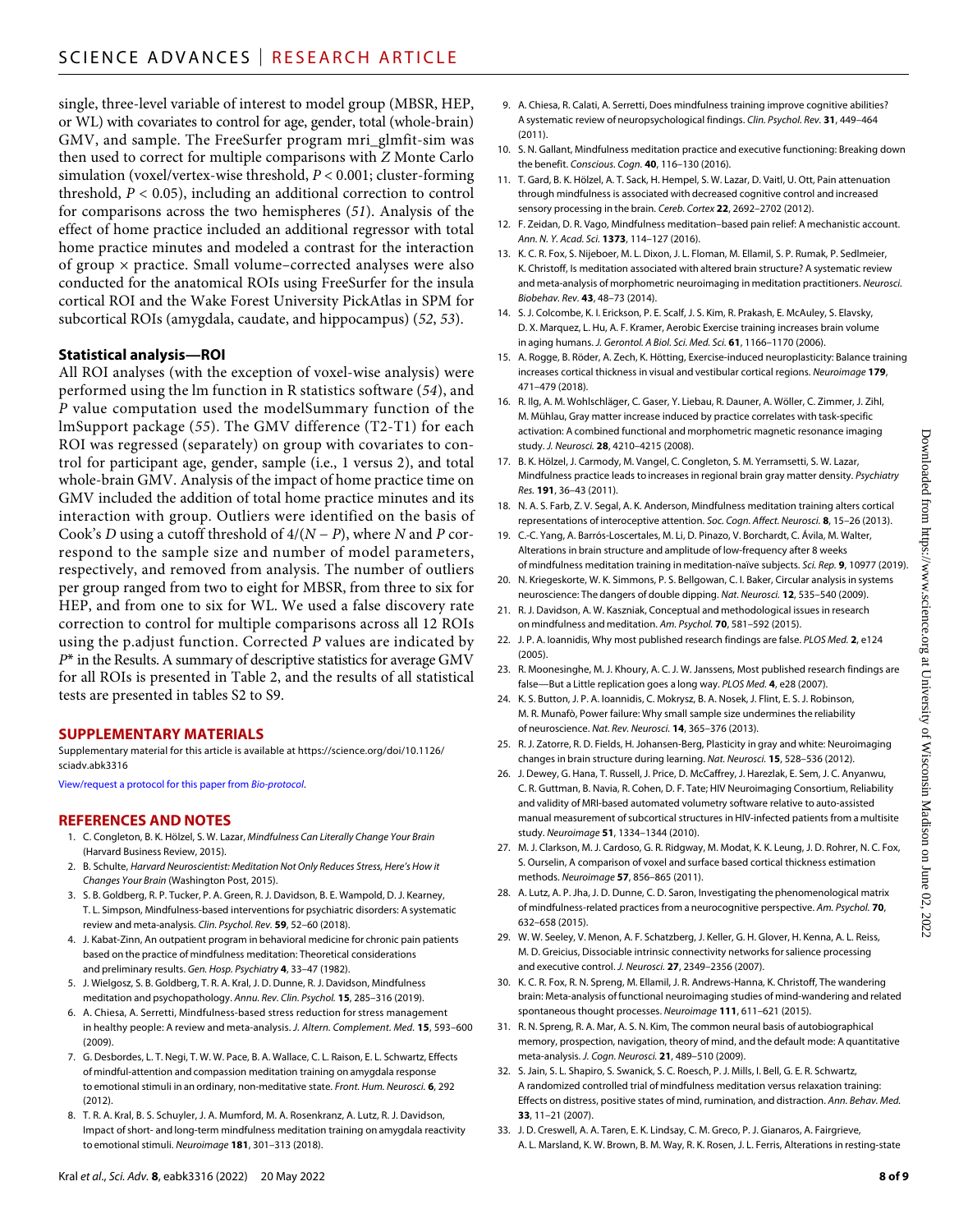functional connectivity link mindfulness meditation with reduced interleukin-6: A randomized controlled trial. *Biol. Psychiatry* **80**, 53–61 (2016).

- 34. K. C. R. Fox, M. L. Dixon, S. Nijeboer, M. Girn, J. L. Floman, M. Lifshitz, M. Ellamil, P. Sedlmeier, K. Christoff, Functional neuroanatomy of meditation: A review and meta-analysis of 78 functional neuroimaging investigations. *Neurosci. Biobehav. Rev.* **65**, 208–228 (2016).
- 35. T. R. A. Kral, T. Imhoff-Smith, D. C. Dean, D. Grupe, N. Adluru, E. Patsenko, J. A. Mumford, R. Goldman, M. A. Rosenkranz, R. J. Davidson, Mindfulness-based stress reduction-related changes in posterior cingulate resting brain connectivity. *Soc. Cogn. Affect. Neurosci.* **14**, 777–787 (2019).
- 36. B. K. Hölzel, J. Carmody, K. C. Evans, E. A. Hoge, J. A. Dusek, L. Morgan, R. K. Pitman, S. W. Lazar, Stress reduction correlates with structural changes in the amygdala. *Soc. Cogn. Affect. Neurosci.* **5**, 11–17 (2010).
- 37. C. Korponay, D. Dentico, T. R. A. Kral, M. Ly, A. Kruis, K. Davis, R. Goldman, A. Lutz, R. J. Davidson, The effect of mindfulness meditation on impulsivity and its neurobiological correlates in healthy adults. *Sci. Rep.* **9**, 11963 (2019).
- 38. K. J. Gorgolewski, G. Varoquaux, G. Rivera, Y. Schwarz, S. S. Ghosh, C. Maumet, V. V. Soschat, T. E. Nichols, R. A. Poldrack, J. Poline, T. Yarkoni, D. S. Margulies, [NeuroVault.](http://NeuroVault.org) [org](http://NeuroVault.org): A web-based repository for collecting and sharing unthresholded statistical maps of the human brain. *Front. Neuroinform.* **9**, 8 (2015).
- 39. S. B. Goldberg, J. Wielgosz, C. Dahl, B. Schuyler, D. S. MacCoon, M. Rosenkranz, A. Lutz, C. A. Sebranek, R. J. Davidson, Does the five facet mindfulness questionnaire measure what we think it does? Construct validity evidence from an active controlled randomized clinical trial. *Psychol. Assess.* **8**, 1009–1014 (2015).
- 40. M. A. Rosenkranz, J. D. Dunne, R. J. Davidson, The next generation of mindfulness-based intervention research: What have we learned and where are we headed? *Curr. Opin. Psychol.* **28**, 179–183 (2019).
- 41. S. L. Valk, B. C. Bernhardt, F.-M. Trautwein, A. Böckler, P. Kanske, N. Guizard, D. L. Collins, T. Singer, Structural plasticity of the social brain: Differential change after socio-affective and cognitive mental training. *Sci. Adv.* **3**, e1700489 (2017).
- 42. J. P. Gray, V. I. Müller, S. B. Eickhoff, P. T. Fox, Multimodal abnormalities of brain structure and function in major depressive disorder: A meta-analysis of neuroimaging studies. *Am. J. Psychiatry* **177**, 422–434 (2020).
- 43. L. L. M. Cassiers, B. G. C. Sabbe, L. Schmaal, D. J. Veltman, B. W. J. H. Penninx, F. Van Den Eede, Structural and functional brain abnormalities associated with exposure to different childhood trauma subtypes: A systematic review of neuroimaging findings. *Front. Psychiatry* **9**, 329 (2018).
- 44. S. Coronado-Montoya, A. W. Levis, L. Kwakkenbos, R. J. Steele, E. H. Turner, B. D. Thombs, Reporting of positive results in randomized controlled trials of mindfulness-based mental health interventions. *PLOS ONE* **11**, e0153220 (2016).
- 45. A. Hollingshead, *Four Factor Index of Social Status* (Yale University, 1975).
- 46. D. G. MacCoon, Z. E. Imel, M. A. Rosenkranz, J. G. Sheftel, H. Y. Weng, J. C. Sullivan, K. A. Bonus, C. M. Stoney, T. V. Salomons, R. J. Davidson, A. Lutz, The validation of an active control intervention for Mindfulness Based Stress Reduction (MBSR). *Behav. Res. Ther.* **50**, 3–12 (2012).
- 47. R. A. Baer, G. T. Smith, E. Lykins, D. Button, J. Krietemeyer, S. Sauer, E. Walsh, D. Duggan, J. M. G. Williams, Construct validity of the five facet mindfulness questionnaire in meditating and nonmeditating samples. *Assessment* **15**, 329–342 (2008).
- 48. B. Fischl, A. M. Dale, Measuring the thickness of the human cerebral cortex from magnetic resonance images. *Proc. Natl. Acad. Sci.* **97**, 11050–11055 (2000).
- 49. M. Reuter, N. J. Schmansky, H. D. Rosas, B. Fischl, Within-subject template estimation for unbiased longitudinal image analysis. *Neuroimage* **61**, 1402–1418 (2012).
- 50. R. S. Desikan, F. Ségonne, B. Fischl, B. T. Quinn, B. C. Dickerson, D. Blacker, R. L. Buckner, A. M. Dale, R. P. Maguire, B. T. Hyman, M. S. Albert, R. J. Killiany, An automated labeling system for subdividing the human cerebral cortex on MRI scans into gyral based regions of interest. *Neuroimage* **31**, 968–980 (2006).
- 51. D. J. Hagler Jr., A. P. Saygin, M. I. Sereno, Smoothing and cluster thresholding for cortical surface-based group analysis of fMRI data. *Neuroimage* **33**, 1093–1103  $(2006)$
- 52. J. A. Maldjian, P. J. Laurienti, R. A. Kraft, J. H. Burdette, An automated method for neuroanatomic and cytoarchitectonic atlas-based interrogation of fMRI data sets. *Neuroimage* **19**, 1233–1239 (2003).
- 53. N. Tzourio-Mazoyer, B. Landeau, D. Papathanassiou, F. Crivello, O. Etard, N. Delcroix, B. Mazoyer, M. Joliot, Automated anatomical labeling of activations in SPM using a macroscopic anatomical parcellation of the MNI MRI single-subject brain. *Neuroimage* **15**, 273-289 (2002)
- 54. R Core Team. *R: A Language and Environment for Statistical Computing* (R Foundation for Statistical Computing, 2013).
- 55. J. Curtin, *lmSupport: Support for Linear Models* (R package version 2.9.13, 2015).
- 56. I. R. White, N. J. Horton, J. Carpenter, S. J. Pocock, Strategy for intention to treat analysis in randomised trials with missing outcome data. *BMJ* **342**, d40 (2011).
- 57. S. van Buuren, K. Groothuis-Oudshoorn, MICE: Multivariate imputation by chained equations in R. *J. Stat. Softw.* **45**, 1–67 (2011).
- 58. D. B. Rubin, *Multiple Imputation for Nonresponse in Surveys* (John Wiley & Sons, 2004).
- 59. J. Ashburner, K. J. Friston, Voxel-based morphometry—The methods. *Neuroimage* **11**, 805–821 (2000).
- 60. J. Ashburner, G. R. Ridgway, Symmetric diffeomorphic modeling of longitudinal structural MRI. *Front. Neurosci.* **6**, 197 (2013).
- 61. C. Gaser, R. Dahnke, CAT A computational anatomy toolbox for the analysis ofstructural MRI data. *HBM* **2016**, 336–348 (2016).

**Acknowledgments:** We would like to thank M. Anderle, R. Fisher, L. Angelos, H. Hessenthaler, T. Nelson, A. Cayo, M. Kruepke, J. Brumbaugh, S. Christens, J. Sachs, J. Harris, M. Brown, E. Nord, G. Bednarek, K. Chung, P. Lhamo, D. Bachhuber, A. Cayo, C. Harty, S. Kindy, and D. Dewitz for assistance with recruitment and/or data collection. We would also like to thank K. Bonus, D. Coogan, B. Gillespie, D. Grove, L. Gustafson, M. Hirshberg, P. Kalscheur, C. McGehee, V. Minichiello, L. Pinger, L. T. Prince, K. Rietz, S. Shatz, C. Smith, H. Sorensen, J. Sullivan, J. Thurlow, M. Waupoose, S. Wojtal-Weber, and P. Young for teaching and/or coordinating the interventions and J. Koger, T. Christian, D. Thompson, J. Ollinger, M. Ly, N. Vack, N. Adluru, and A. Schoen for technical assistance. **Funding:** This work was supported by National Institutes of Health, National Center for Complementary and Alternative Medicine (NCCAM) grant P01AT004952 (to R.J.D.); National Institutes of Health, National Institute of Mental Health (NIMH) grants R01-MH43454 (to R.J.D.), P50-MH084051 (to R.J.D.), and T32MH018931 (to R.J.D. and T.R.A.K.); Fetzer Institute grant (to R.J.D.); John Templeton Foundation grant (to R.J.D.); National Institutes of Health, National Institute of Child Health and Human Development grants P30 HD003352-449015 and U54 HD090256; and National Academy of Education/ Spencer Foundation postdoctoral fellowship (to M.J.H.). **Author contributions:** Conceptualization: T.R.A.K., R.I.G., M.A.R., A.L., and R.J.D. Methodology: T.R.A.K., K.D., C.K., M.J.H., R.H., and L.Y.T. Investigation: T.R.A.K., C.K., and M.J.H. Visualization: T.R.A.K. Supervision: R.J.D. Writing—original draft: T.R.A.K., K.D., R.H., and L.Y.T. Writing—review and editing: T.R.A.K., K.D., C.K., M.J.H., R.I.G., M.A.R., A.L., and R.J.D. **Competing interests:** R.J.D. is the founder and president and serves on the board of directors for the nonprofit organization, Healthy Minds Innovations Inc. No donors, either anonymous or identified, have participated in the design, conduct, or reporting of research results in this manuscript. All other authors declare that they have no competing interests. **Data and materials availability:** All data needed to evaluate the conclusions in the paper are present in the paper and/or the Supplementary Materials. All neuroimaging data, meta-data, and code needed to evaluate the conclusions of the paper are available at the Open Science Framework (<https://osf.io/jrpnq/>). Unthresholded statistical maps are available at NeuroVault ([https://identifiers.org/neurovault.collection:7634\)](https://identifiers.org/neurovault.collection:7634).

Submitted 6 July 2021 Accepted 5 April 2022 Published 20 May 2022 10.1126/sciadv.abk3316